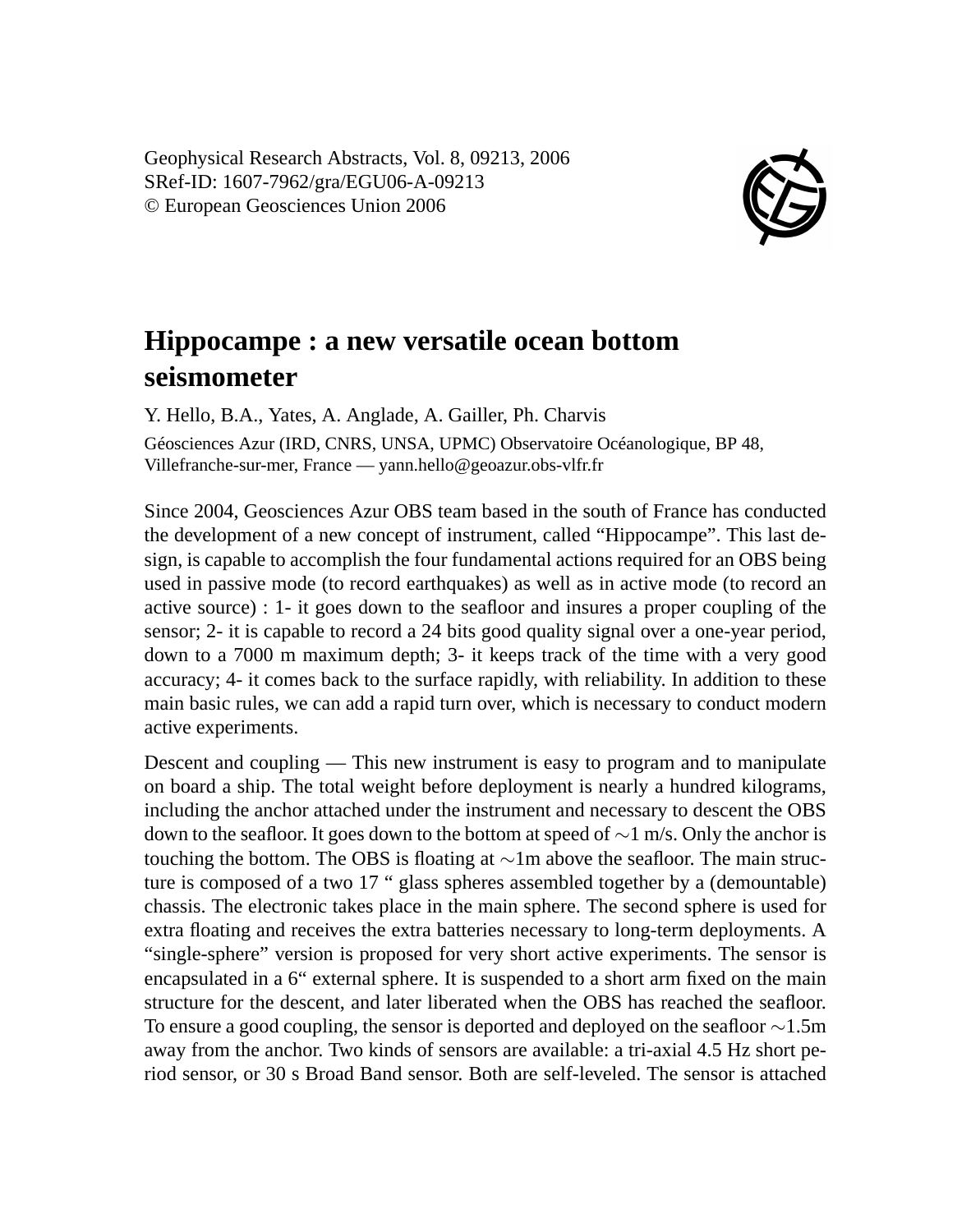to the main sphere by a 3 meters length Kevlar reinforced electrical cable.

Signal quality and electronics design  $-$  The signal from the sensor is input in a 4 channels 24 bits design board. The extra channel is used for an hydrophone. An extra 4 channels board can be stacked on the other in order to monitor the mass position of the Broad Band sensor. Sampling rates can be adjusted separately for this purpose. The data logger is developed from a CF1/2 CPU Persistor Instruments, which is based on the Motorola 68338 microprocessor, with 512Kb of ram and a 128 Mb compact flash card. Data are buffered in a flash memory card before being written on a Hard disk drive. For short deployments, a larger memory flash card can replace the hard disk. Considering long-term deployment parameters (100s/s, 4 channels), the total consumption of the instrument is less than 500 mW.

Clock accuracy — The clock is a Seascan SISMTB, with  $5.10^{-8}$  s stability and low power consumption. The main sphere is covered by hardhat in order to prevent the internal temperature not to exceed the limit range of the clock (35˚C).

Reliable recovery — Two acoustic boards are used to communicate with the OBS from the surface. The main one is a two-way channels acoustic board using a transducer as input. One channel can be used to free the sensor from its arm at the beginning of the experiment and the other (or both) to release the OBS from bottom at the end. Acoustic distance ranging can be done to measure distance from the OBS to the boat and to monitor the ascend of the OBS on his way back to the surface. The second is only received by the hydrophone and used as a spare. An acoustic encoded signal sent from the surface is detected by the hydrophone, and issues in the release of the instrument. The release command is transmitted to a dual release system composed of an electric motor activated release unit coupled with a burning wire. Assembled in parallel, they make an " or" function to insure the release of the anchor weight on bottom. The OBS then comes on surface with an ascend speed of 0.8 m/s. On surface, it can be easily located with a VHF radio finder completed at knight by two xenon strobe light flashes. The OBS can be tracked in good weather condition from a distance of 5 nautical miles.

Rapid turn over — Before deployment, the air is vacuumed from the spheres and replaced with nitrogen in order to prevent condensation due to the difference in temperature between the surface and the seafloor. Each sphere is equipped with pressure gauge probe to control the vacuum. The first operation, as soon as the OBS is recovered, is to measure the internal clock drift against a referenced GPS clock receiver. Errors control and check list of other parameters are done before the data down load through an USB port. The OBS can be reprogrammed using the same connector for an immediate redeployment. Wake up, released function and verbose mode can be